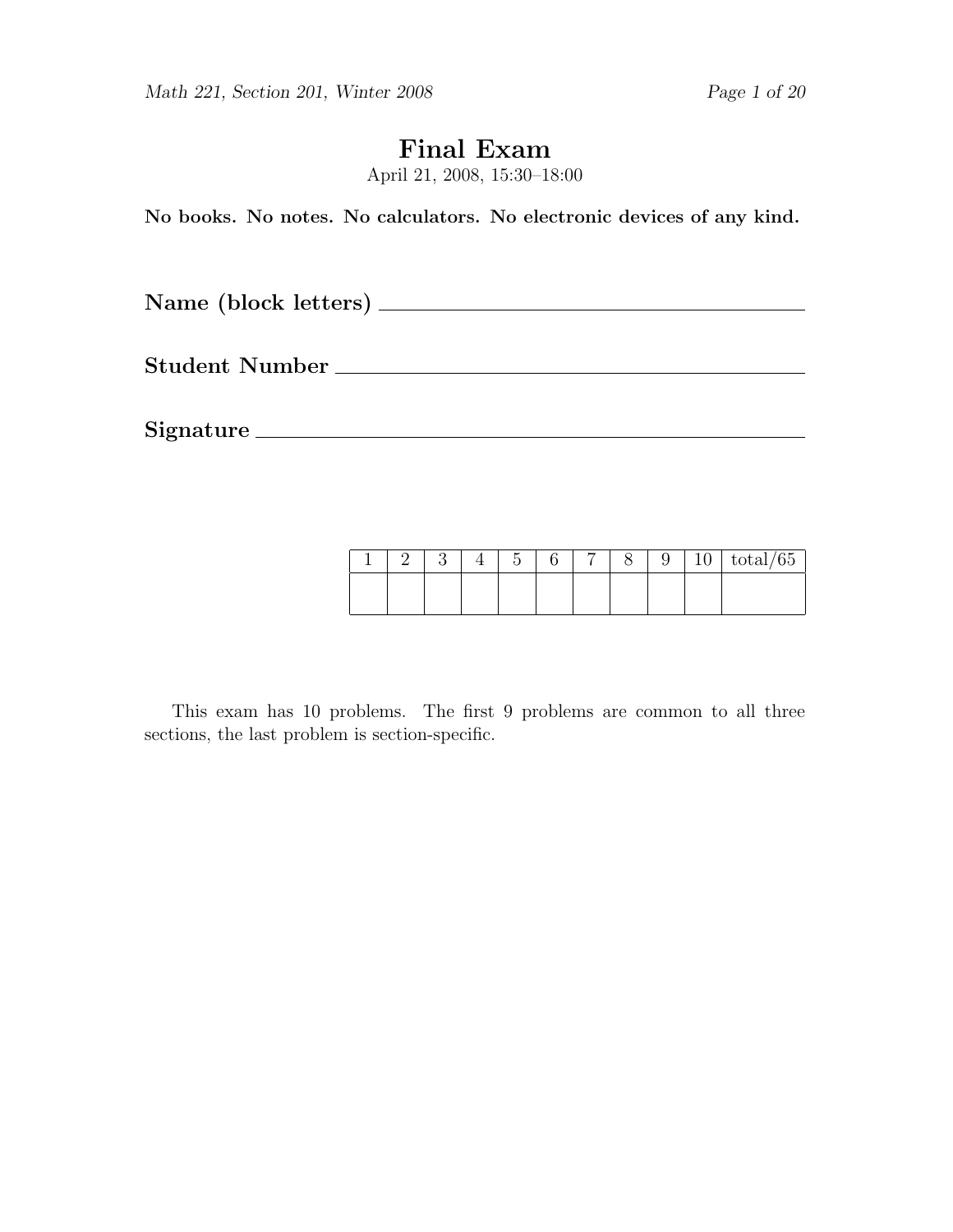# Problem 1. (5 points)

Solve the following linear system. Your answer will depend on  $k$ .

$$
x_1 + x_2 - 2x_3 + x_4 = 1
$$
  

$$
2x_1 + 2x_2 - 3x_3 + x_4 = 2
$$
  

$$
3x_1 + 3x_2 - 4x_3 + x_4 = k
$$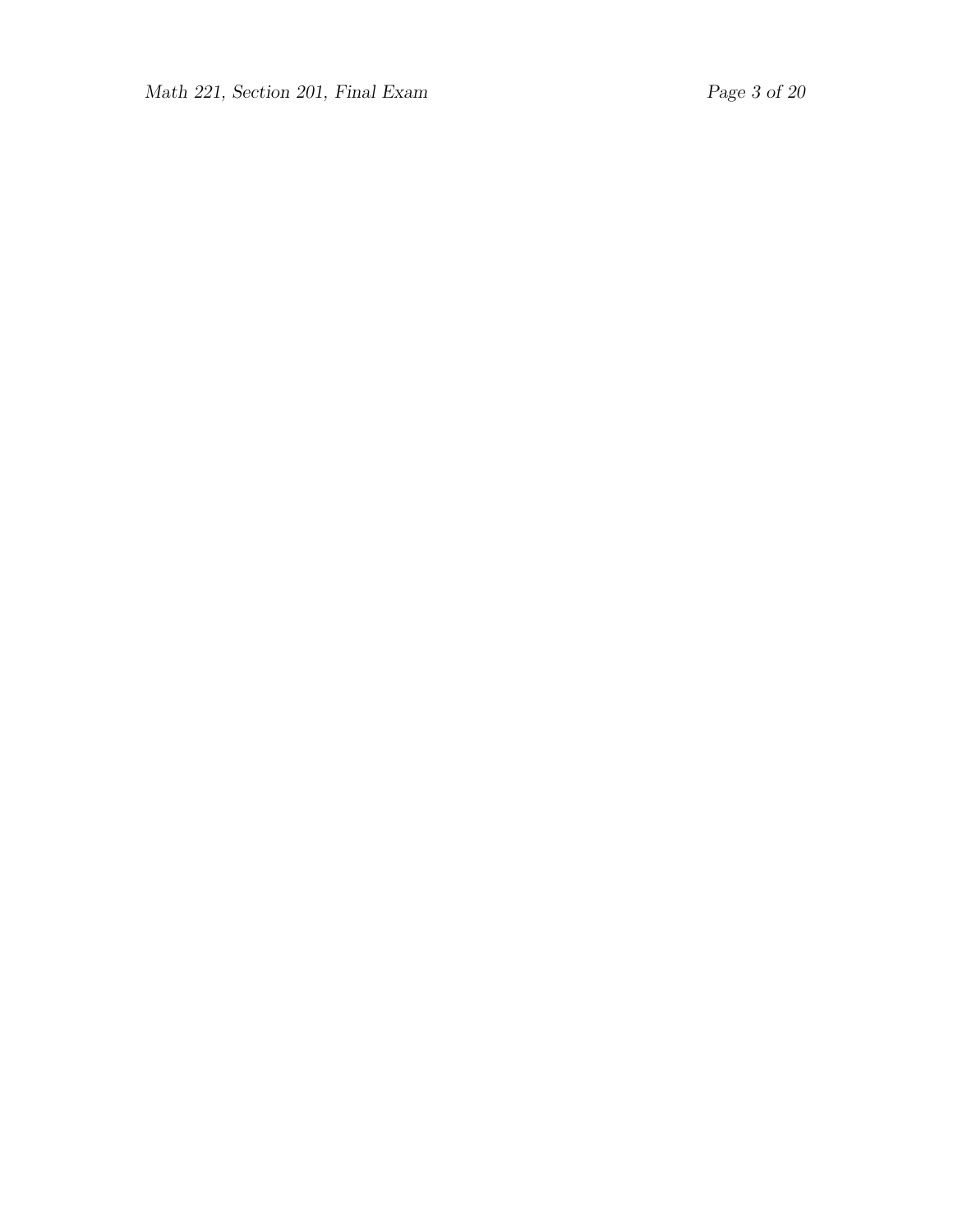Problem 2. (5 points) Let the matrix  $A$  be

$$
A = \left(\begin{array}{rrr} 1 & 0 & -1 & 0 \\ 0 & 1 & 0 & t \\ 0 & 3 & 1 & t \\ 1 & 0 & -1 & t \end{array}\right).
$$

Find the inverse of  $A$  if possible. Your answer will depend on  $t$ .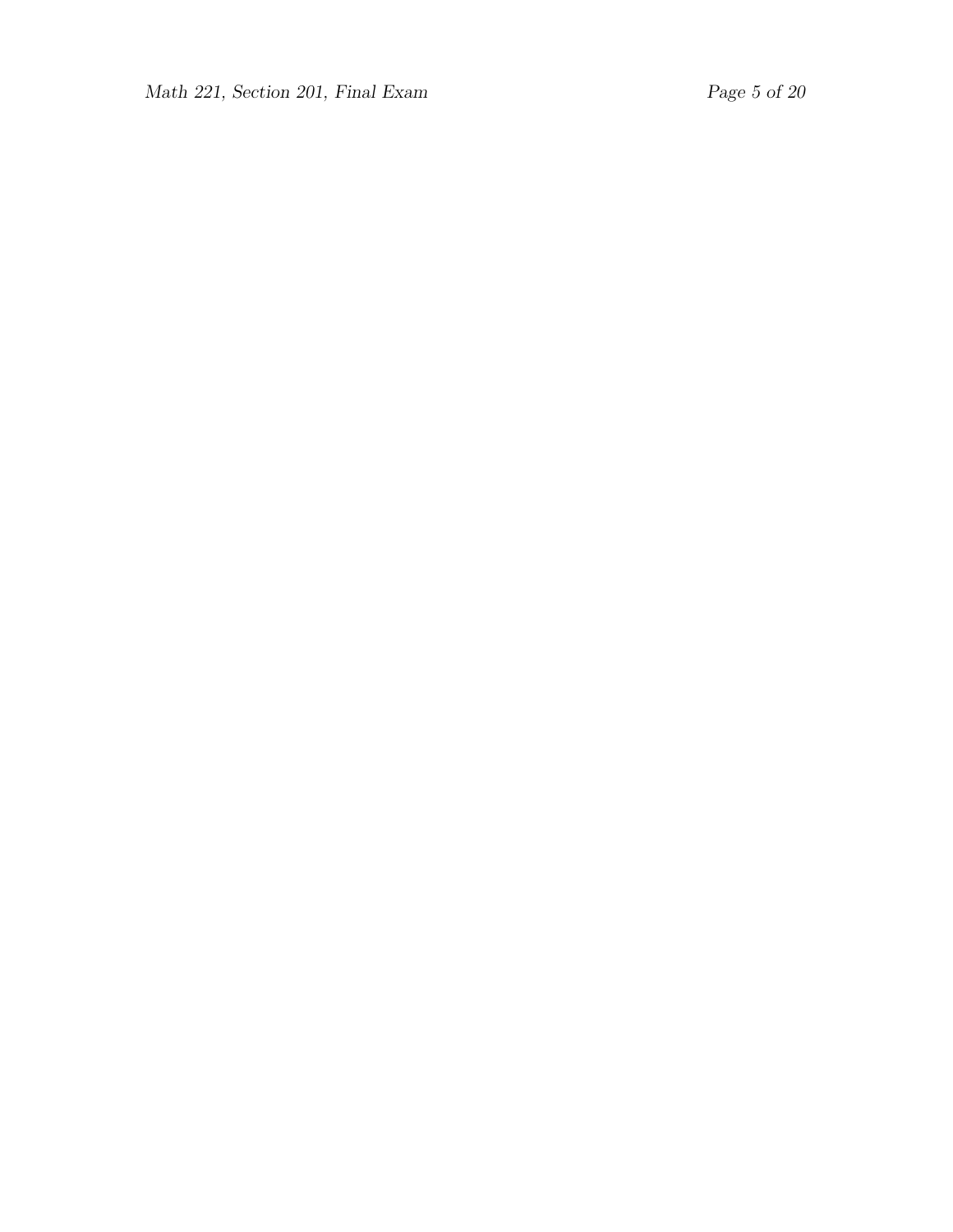### Problem 3. (5 points)

Let  $u = (1, 2, -1), v = (-1, 0, 1), w = (2, 3, -2)$  be three vectors in  $\mathbb{R}^3$ . Let  $U = \text{span}\{u, v, w\}$  be the subspace of  $\mathbb{R}^3$  spanned by  $u, v, w$ .

- (a) Find the dimension of U.
- (b) Find conditions on  $a, b, c$  such that the vector  $(a, b, c)$  is in U.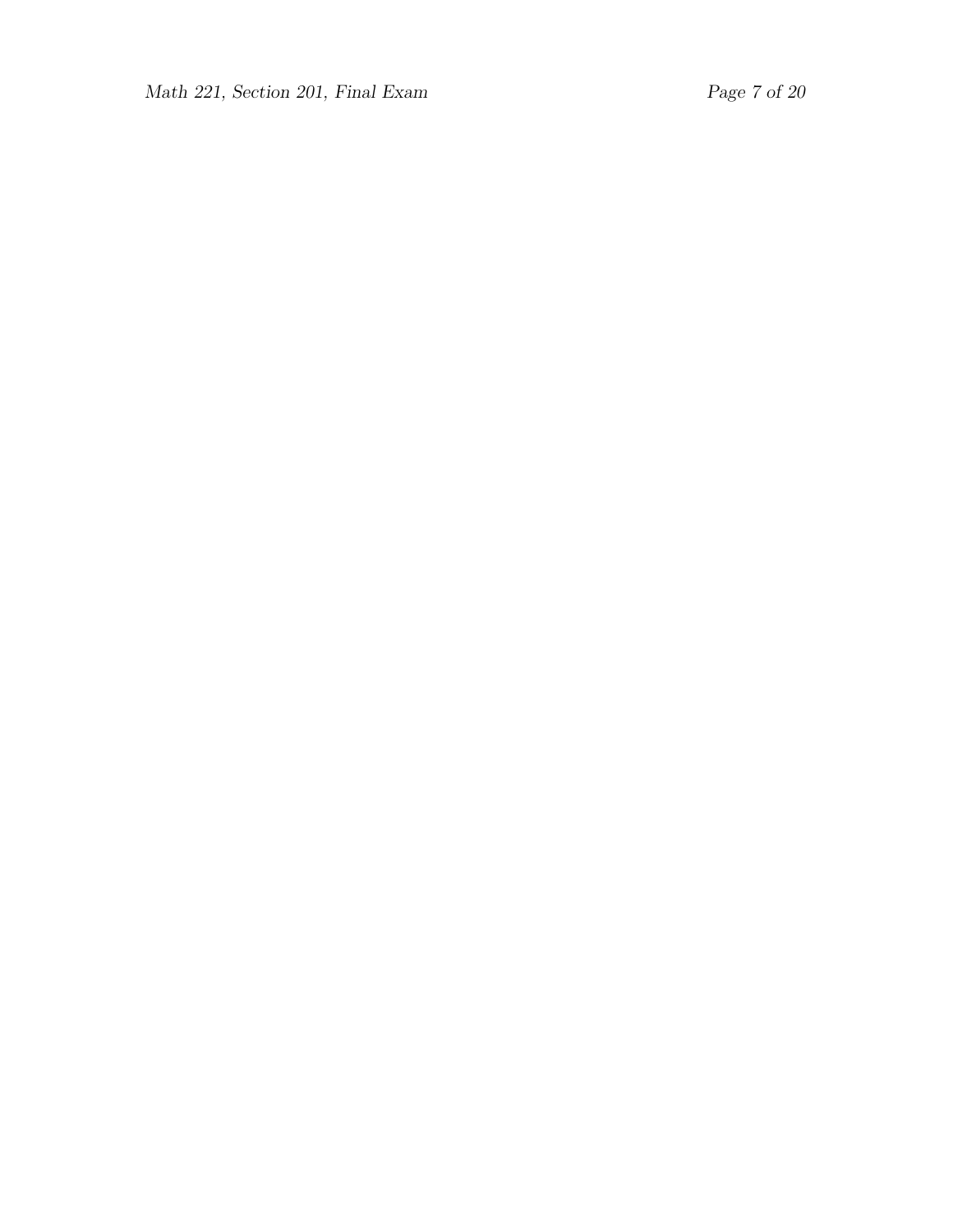## Problem 4. (5 points)

Let  $L : \mathbb{R}^2 \to \mathbb{R}^2$  defined by  $L\left(\begin{bmatrix} x \\ y \end{bmatrix}\right)$  $\begin{pmatrix} x \ y \end{pmatrix} = \begin{pmatrix} x \ y \end{pmatrix}$  $y - x$ 1 . Let  $T = \begin{cases} 1 & \text{if } \\ 0 & \text{otherwise} \end{cases}$  $\overline{0}$ 1 ,  $\lceil -2 \rceil$  $\begin{bmatrix} -2 \\ 1 \end{bmatrix}$  be a basis of  $\mathbb{R}^2$ .

- (a) Find the representation of  $L$  with respect to the basis  $T$ .
- (b) Let v be a vector in  $\mathbb{R}^2$  such that  $[L(v)]_T =$  $[-1]$ −4 1 . Find  $v$ .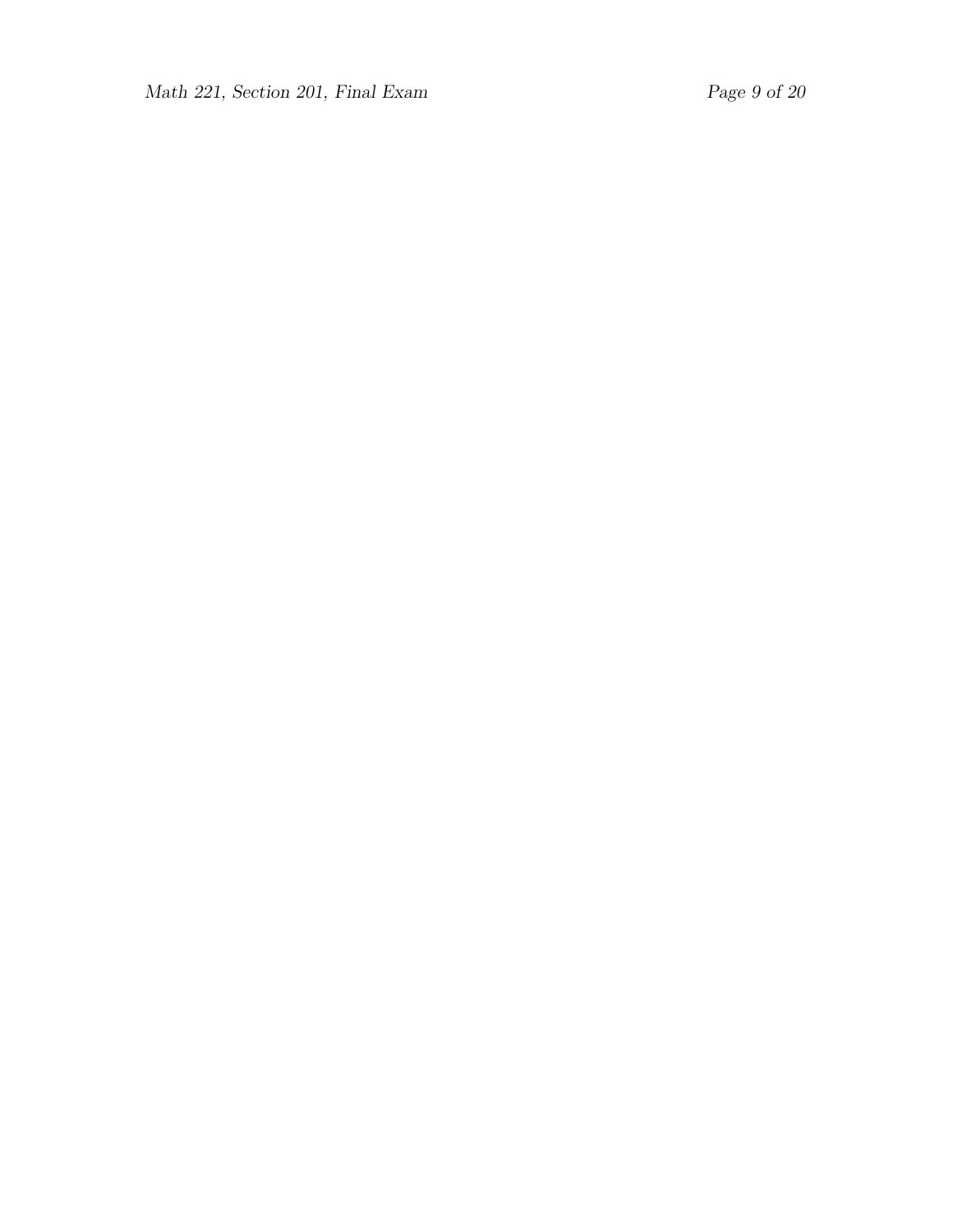#### Problem 5. (6 points)

Let  $L : \mathbb{R}^3 \to \mathbb{R}^3$  be a linear transformation for which we know that

$$
L\left(\begin{bmatrix} 1 \\ 0 \\ 0 \end{bmatrix}\right) = \begin{bmatrix} 1 \\ 0 \\ 1 \end{bmatrix}, \quad L\left(\begin{bmatrix} 0 \\ 1 \\ 0 \end{bmatrix}\right) = \begin{bmatrix} 0 \\ 4 \\ 2 \end{bmatrix}, \quad L\left(\begin{bmatrix} 1 \\ -1 \\ 1 \end{bmatrix}\right) = \begin{bmatrix} 1 \\ -10 \\ -4 \end{bmatrix}.
$$
  
What is  $L\left(\begin{bmatrix} 2 \\ 0 \\ -3 \end{bmatrix}\right)$ ?

- (b) Find the matrix  $A$  of  $L$  with respect to the standard basis.
- (c) Find  $det(A)$ .

 $(a)$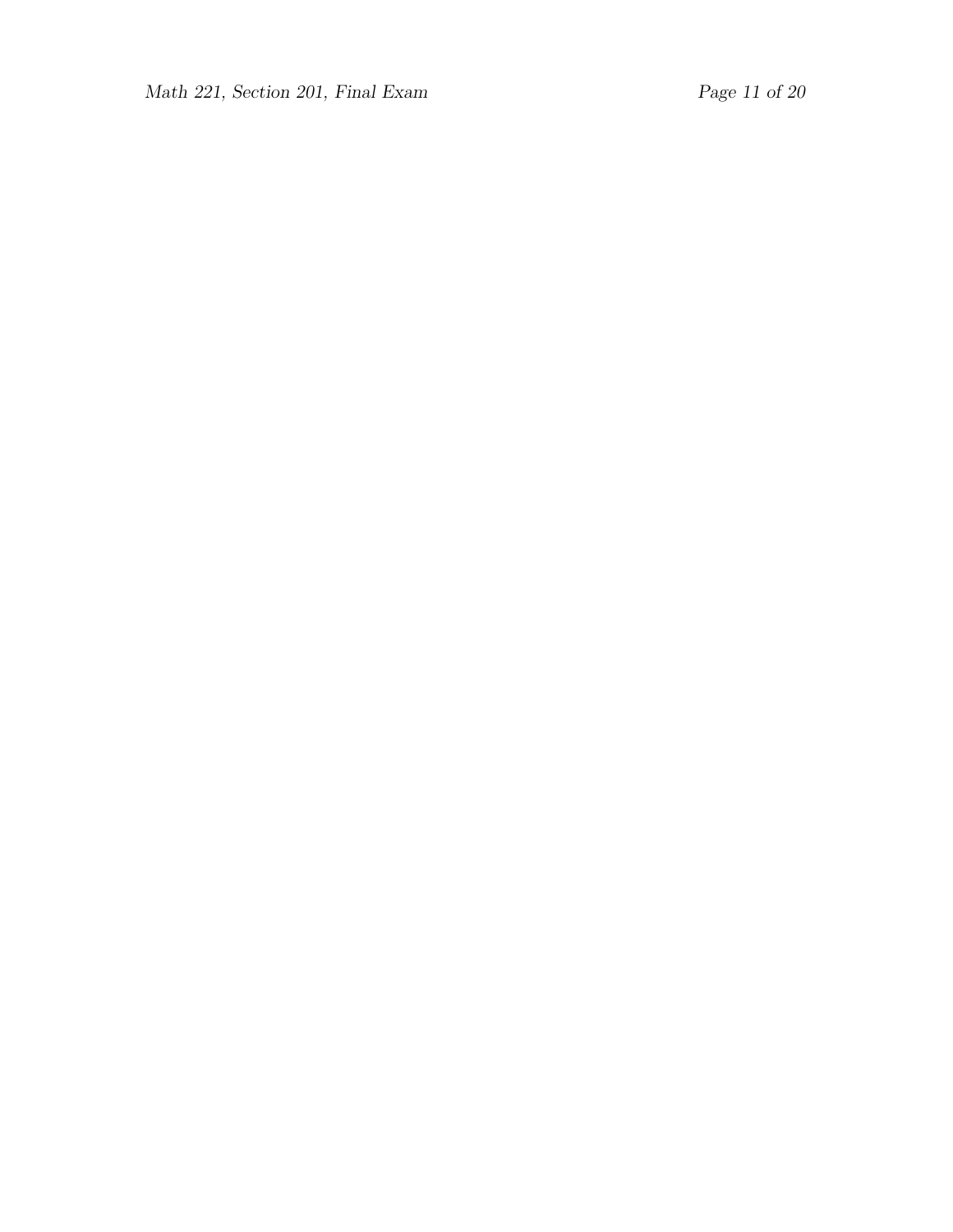# Problem 6. (6 points)

Consider the homogeneous system  $A\vec{x} = 0$ . Suppose that the Echelon form of A is given by

$$
A_1 = \left[ \begin{array}{rrr} 1 & 0 & -1 & 2 \\ 0 & 0 & 0 & 0 \\ 0 & 0 & 0 & 0 \end{array} \right]
$$

- (a) What is rank of A?
- (b) Write down a basis for the solution space of the system  $A\vec{x} = 0$ .
- (c) Construct an orthonormal basis for the solution space of the system  $A\vec{x} = 0$ .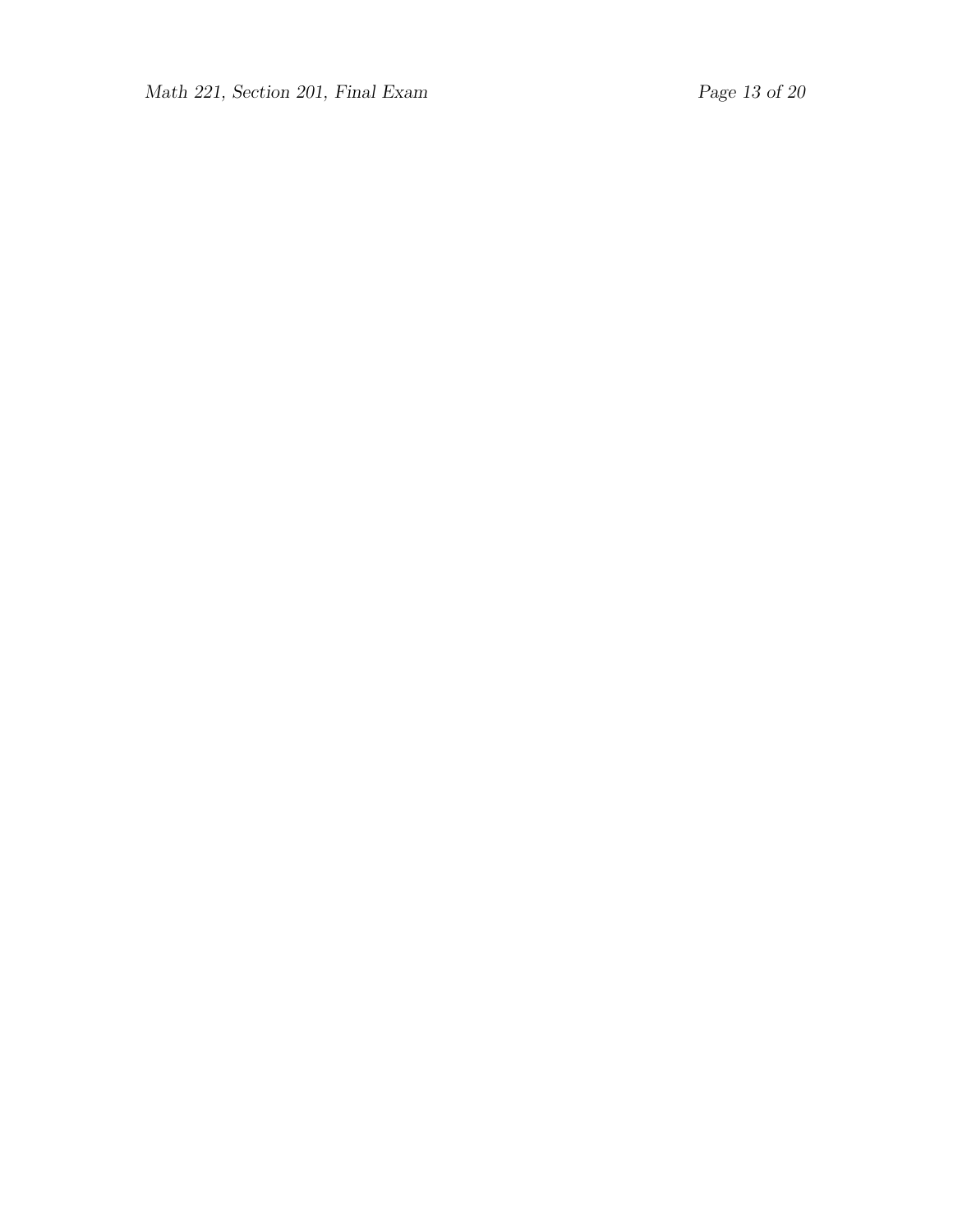Problem 7. (5 points) Compute the determinant of the matrix

$$
\begin{pmatrix} 0 & 3 & 0 & 2 \\ 1 & 0 & t & 0 \\ 1 & 0 & 0 & 1 \\ 0 & 2 & 3 & 0 \end{pmatrix}
$$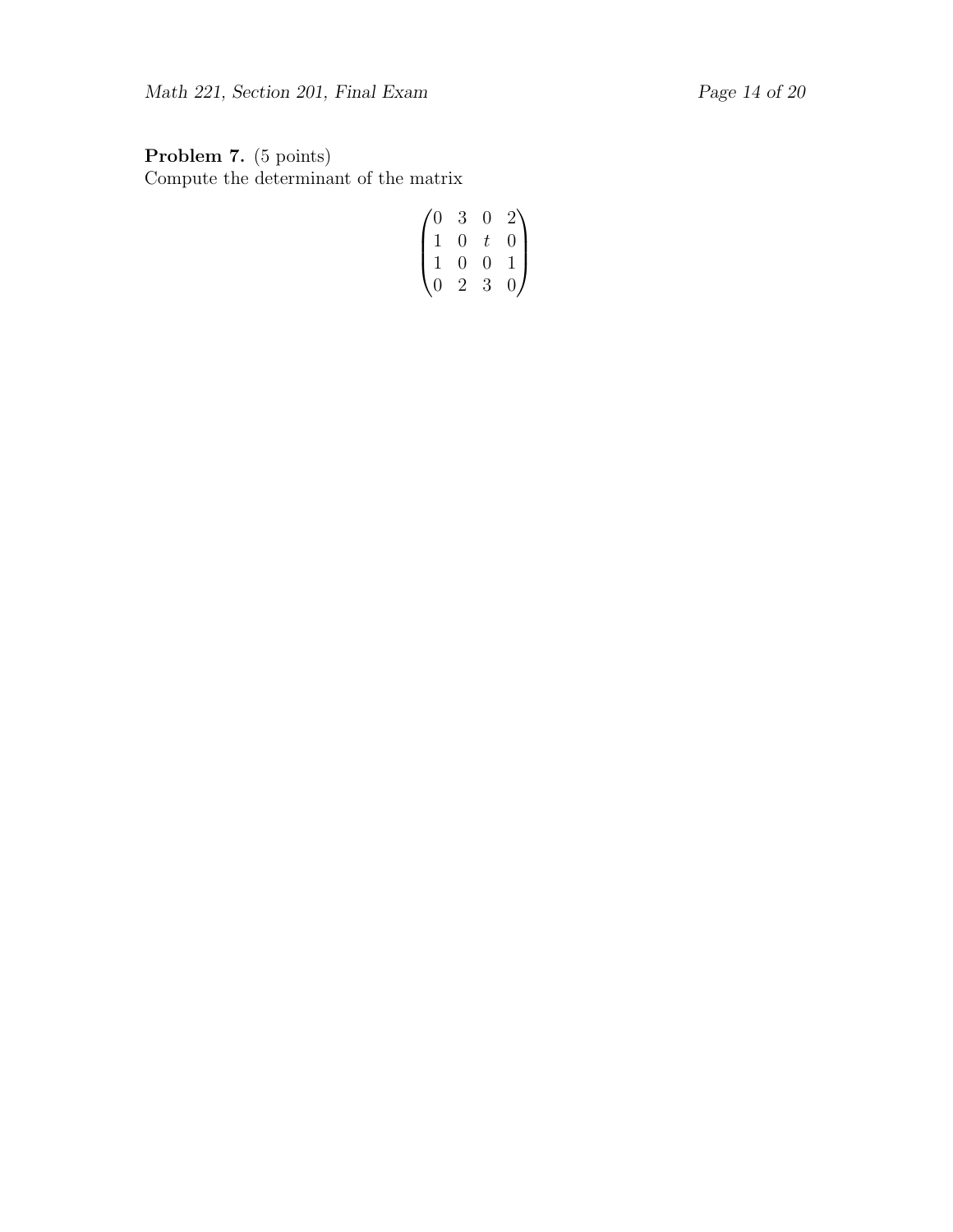### Problem 8. (10 points)

For each of the linear maps  $\mathbb{R}^2 \to \mathbb{R}^2$ , find a basis of  $\mathbb{R}^2$  consisting of eigenvectors of the linear map, or explain why this is not possible.

(a) The dilation  $D : \mathbb{R}^2 \to \mathbb{R}^2$  given by  $D(u) = -3u$  for all  $u \in \mathbb{R}^2$ .

- (b) The rotation  $R : \mathbb{R}^2 \to \mathbb{R}^2$ , clockwise by an angle of 90°.
- (c) The reflection  $S : \mathbb{R}^2 \to \mathbb{R}^2$  across the line  $x = y$ .
- (d) The map  $T = S \circ R$ ,  $(S \text{ from } (c), R \text{ from } (b)).$
- (e) The map  $B$  whose matrix is given by

$$
\left(\begin{array}{cc} 1 & 2 \\ 0 & 1 \end{array}\right).
$$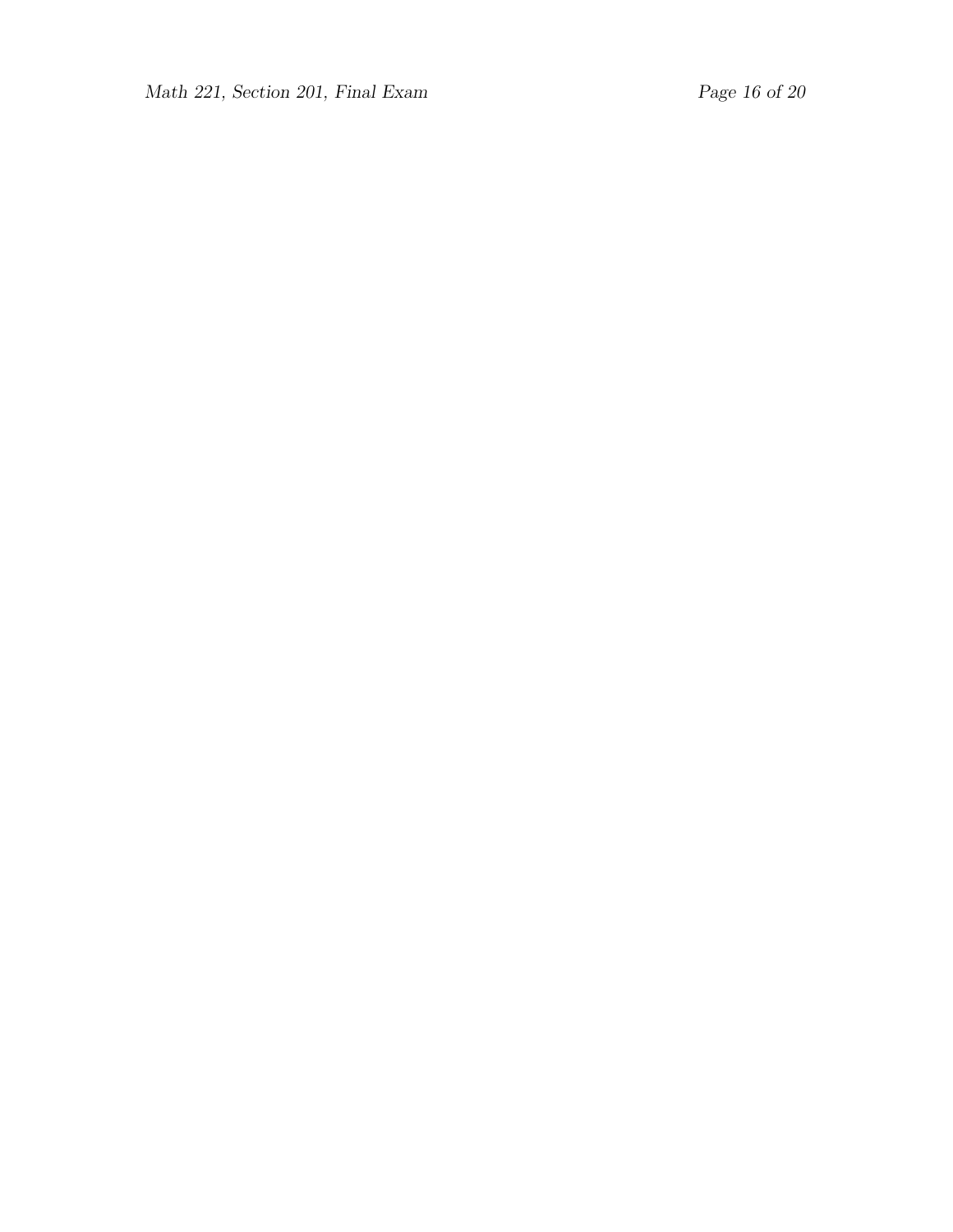#### Problem 9. (9 points)

Suppose  $\vec{v}_n =$  $\sqrt{ }$  $\mathcal{L}$  $\bar{x}_n$  $y_n$  $z_n$  $\setminus$ is the state vector of a dynamical system at time  $n$ . Suppose

the time dependence of the dynamical system is given by the equations

$$
x_{n+1} = x_n - y_n + z_n
$$
  
\n
$$
y_{n+1} = -x_n + 3y_n - z_n
$$
  
\n
$$
z_{n+1} = -x_n + 3y_n - z_n
$$

(a) Find all state vectors that do not change in time (these are vectors such that  $\vec{v}_{n+1} = \vec{v}_n$ , for all *n*).

(b) Given that 
$$
\vec{v}_0 = \begin{pmatrix} 1 \\ 0 \\ 1 \end{pmatrix}
$$
, find  $\vec{v}_{100}$ .  
\n(c) Given that  $\vec{v}_1 = \begin{pmatrix} 0 \\ 2 \\ 2 \end{pmatrix}$  find all possible values for  $\vec{v}_0$ .